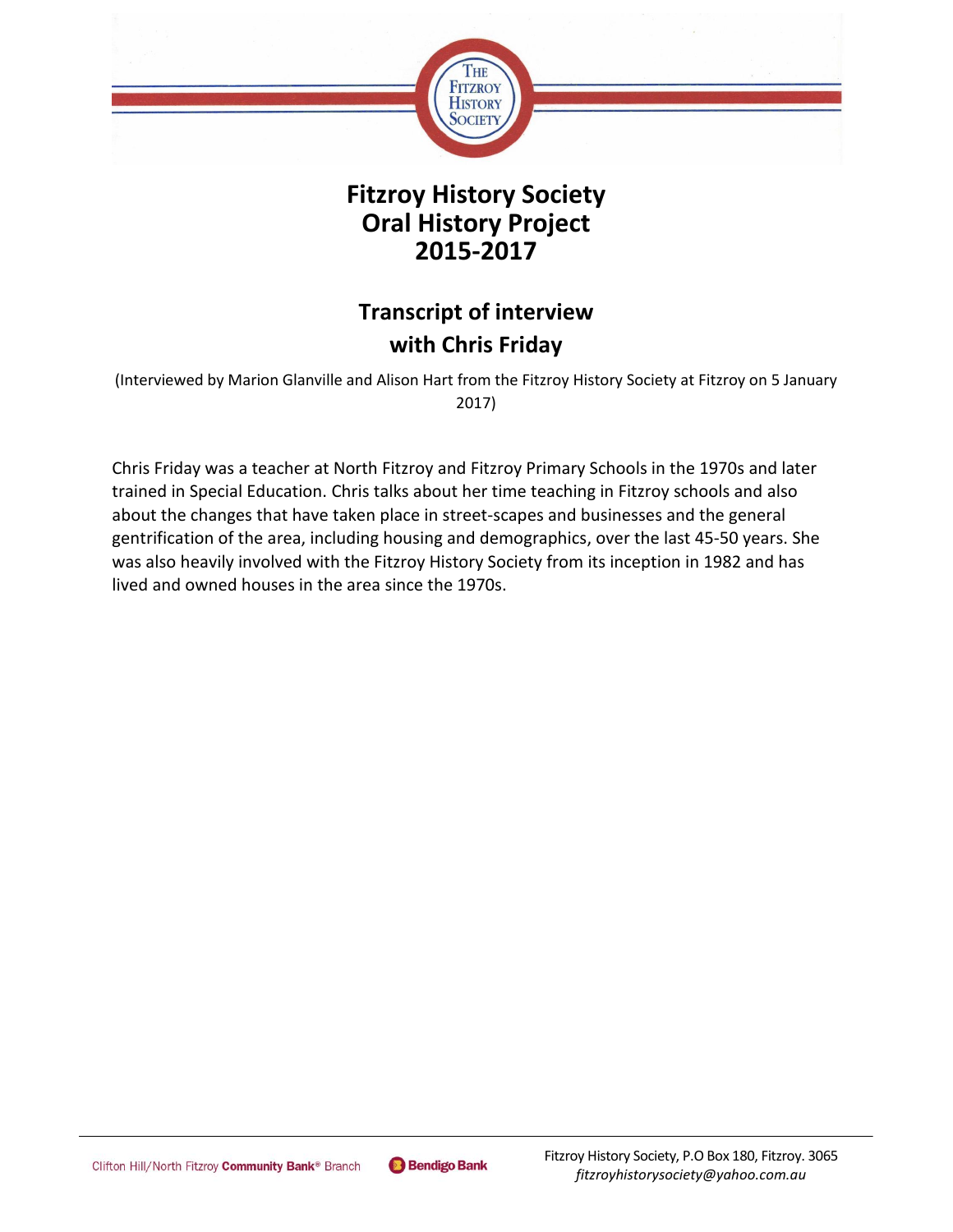

Facilitator 1: It's Thursday 5 January 2017 and this is an interview with Chris Friday.

Chris Friday: Well, here we are in Fitzroy. I've actually been involved with North Fitzroy - and it is North Fitzroy, not Fitzroy North - since 1969. How I became involved with North Fitzroy was I am a primary teacher and I was up in the northern country up near, well a place called Yalka South, actually, but you probably don't know where that is. But it's north of Waaia, midway between Numurkah and Nathalia. I wanted to move to a larger school for the year 1969.

> So this is 1968, Education Department forms had 40 spaces for you to put in places where you would like to go. My first 13 choices were schools in Melbourne but they were places that had been assigned to Toorak Teachers' College and they were training schools. Number 14 was North Fitzroy, 15 to 40 were schools all over Victoria, [1:24] Mildura, Portland, Wodonga, Wangaratta, Hamilton, et cetera, et cetera. I lived in fear and loathing for the next six weeks before we found out because I thought I might get one of those schools that I'd applied for a long way away. I got North Fitzroy. Oh, where's North Fitzroy? I know it's in Melbourne but I have no idea where it is.

So in 1969 I arrived at North Fitzroy Primary School, it's address is now Fitzroy North, but it's always North Fitzroy Primary School to me. The address in those days was in Alfred Crescent because that's where the front of the School was, it's the old building. Now the address is Fergie Street because the office is in Fergie Street. I really enjoyed teaching there. It was a large school, in those days it had almost 1000 children. It was one of the biggest schools in the State. I think there was one in Mildura that was larger, maybe I would've had that one if I'd got to Mildura.

But it was one of the larger schools in Melbourne, with very cramped conditions because there was just the old building, most of which is still there in Alfred Crescent. There were - oh, how many? 10, 12, portable classrooms in the playground. Grades 1 - Preps to…

… the portable classrooms in the playground. I don't remember exactly how many but I think there was 10 to 12. Grade 5 were off campus, they were in the Mark Street Hall that still exists, and for playtime - it's now called recess, but it was called playtime then - the students from Grades 3 to 6, oh, 3, 4 and 6, went across to the Edinburgh Gardens to play. Despite it being so overcrowded it actually was great fun, everybody got along well together.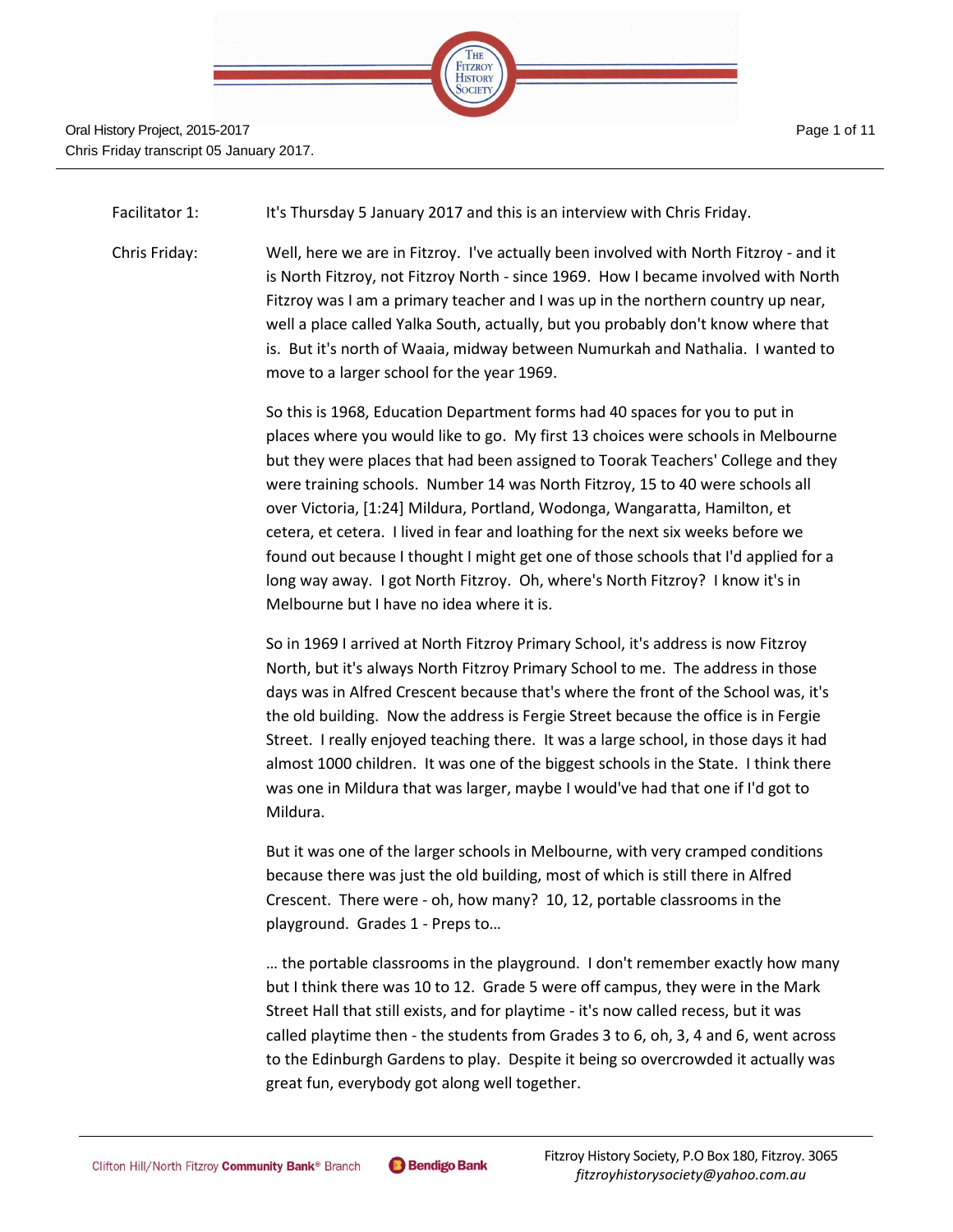

We had a lot of migrant children there at the time, mostly Italians but also a lot of what in those days were known as Yugoslavs [4:22] because Yugoslavia was still a country rather than all the individual countries that it is today and they brought great interest to teaching there. There were quite a few Anglo-Saxon children, some of low socioeconomic status and some of the newly arrived yuppies, I suppose.

- Facilitator 1: Even back then?
- Chris Friday: Even back then, yes. The Pullens and the oh, … He was the Deputy Prime Minister - Howe, the Howes, yeah. Margaret and Barry Pullen lived in McKean Street where they still live, and Renata and Barry Howe… lived in McKean Street further down. He was a Uniting, or Methodist minister I think, and they lived further down and they were very involved with all the agitation, I suppose, for the School to be upgraded. I think their children had been there but they were in secondary school at that time so they'd moved onto other schools. Because there was a lot of protesting went on about inner suburban schools.

Because you may recall at that time there were a lot of overcrowded schools in inner Melbourne and they were all old schools, and some of them were being pulled down and of course George Street in Fitzroy had had a new infant department area built. But North Fitzroy was still a very old school with all these portables in the yard, of course it's since changed some years ago. But I was there for two years and enjoyed every moment of it and then I moved to Fitzroy Primary School. [6:42]

For my first year teaching in Melbourne I was living in North Melbourne with some friends and then at the end of that year I moved to Richmond. So I was commuting from Richmond to North Fitzroy for one year and then from Richmond to George Street for the next year. I think [I then] resigned from the Education Department and went overseas for three years.

There was a woman teaching - the infant mistress, actually - at Fitzroy, I cannot remember her name, she was English and she knew that I was resigning to go overseas. She said oh, having taught at Fitzroy Primary School you'll be able to teach anywhere in the UK. It wasn't quite true, they were pretty tough in London but I've always remembered that advice that she gave me.

Yes, so I was away for three years from Fitzroy and North Fitzroy, and when I came back from overseas I thought oh, I don't want to be a teacher but there was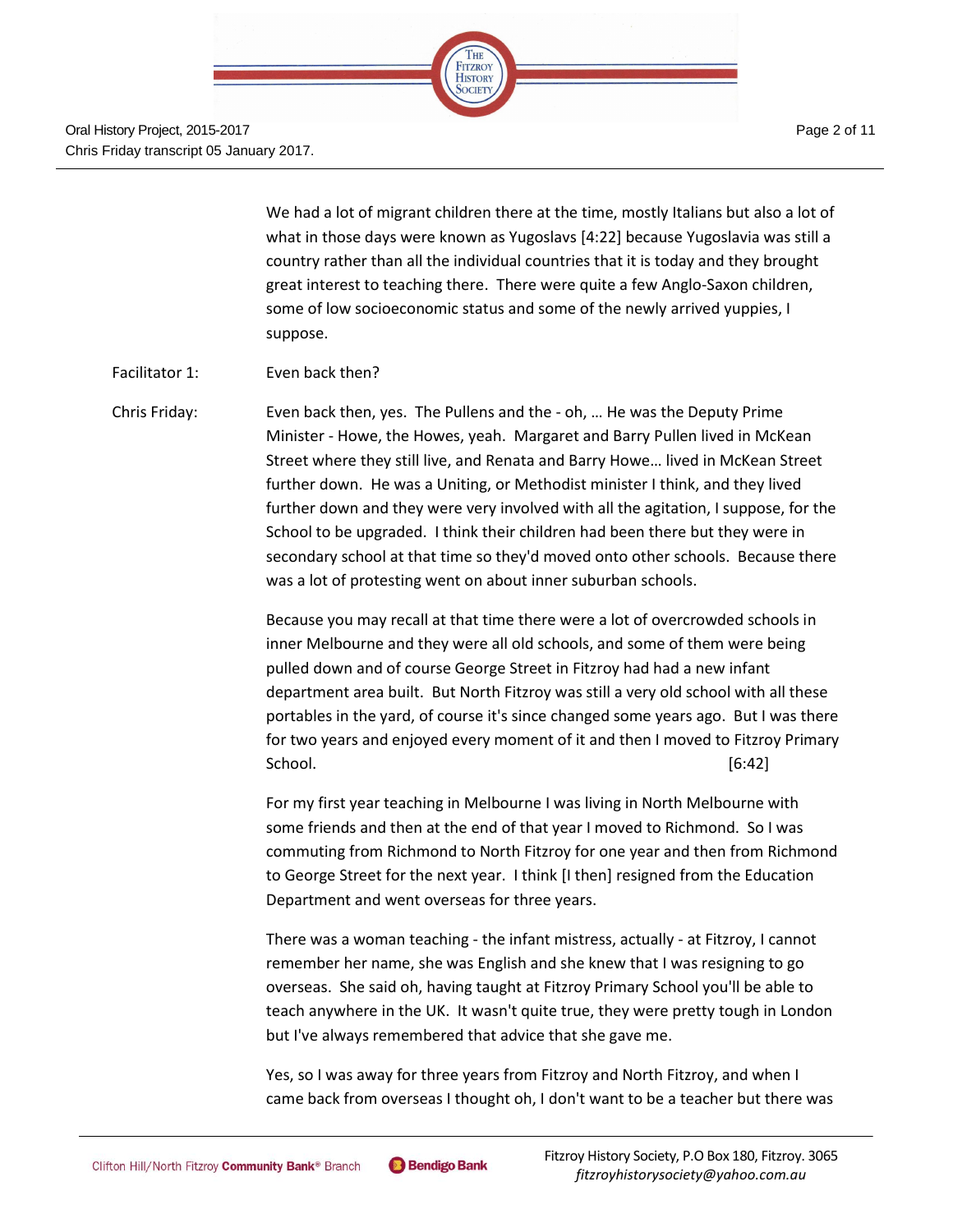

Page 3 of 11

nothing else that paid as well that I was qualified to do so I went back into teaching. But I went into migrant English teaching at Brunswick North - not North Brunswick, Brunswick North - but I stayed with friends in Richmond for a couple of weeks and then I managed to find a shared house in North Fitzroy in Rae Street. So I lived there and, as I say, or as I said before, the yuppies were starting to come into the area.

Our landlord in Rae Street used to come around on every Saturday with a great chain around his neck with a large number of keys. He owned 23 properties in and around Fitzroy as a landlord. I don't remember how much we paid, but it obviously wasn't a great deal. But during that year whilst I was teaching migrants at Brunswick North and living in North Fitzroy I applied for a course at, I think it was called the State College of Victoria, or it might have been called Melbourne State College, I can't remember, to do special education.

Because I had noted when I was teaching at Fitzroy that there were certain students who were just a little bit behind the rest of the class and I thought oh, that's interesting and they used to go into the [9:55] the opportunity class. Some went in the morning for the whole morning, some went in the afternoon for the whole afternoon, but they were part of the classes. I had a Grade 5 with 44 students and some of my students used to go off to the opportunity class and I thought oh, I'd really like to do that just to give these kids just a bit of an extra boost. So that was why I thought I'll do special education.

So we're now fast forwarded to 1975 and I'd applied for Special Ed and I was fortunate to get into the College which was part of the old Melbourne Teachers' College, but we didn't actually have our classes there. We were at a place called the Lincoln Institute in Swanston Street. That's where I studied for the year. It was wonderful to be on fulltime study leave and then I thought oh good, at the end of that year I would be able to get into an opportunity class. But in the meantime whilst I'd been away they disbanded opportunity classes and they became special education units set in various places around.

There was one in Brunswick, there was one at I think the old Bell Street School. I didn't want to do that because it was teachers, Special Ed teachers, going out to schools talking to teachers with students who were having difficulties in it, not actually working with the students. So I went to Yooralla at Glenroy and taught there for 13 years, meanwhile I bought a house in North Fitzroy in Newry Street. I still own that house, obviously I haven't lived in it for a long time but I was very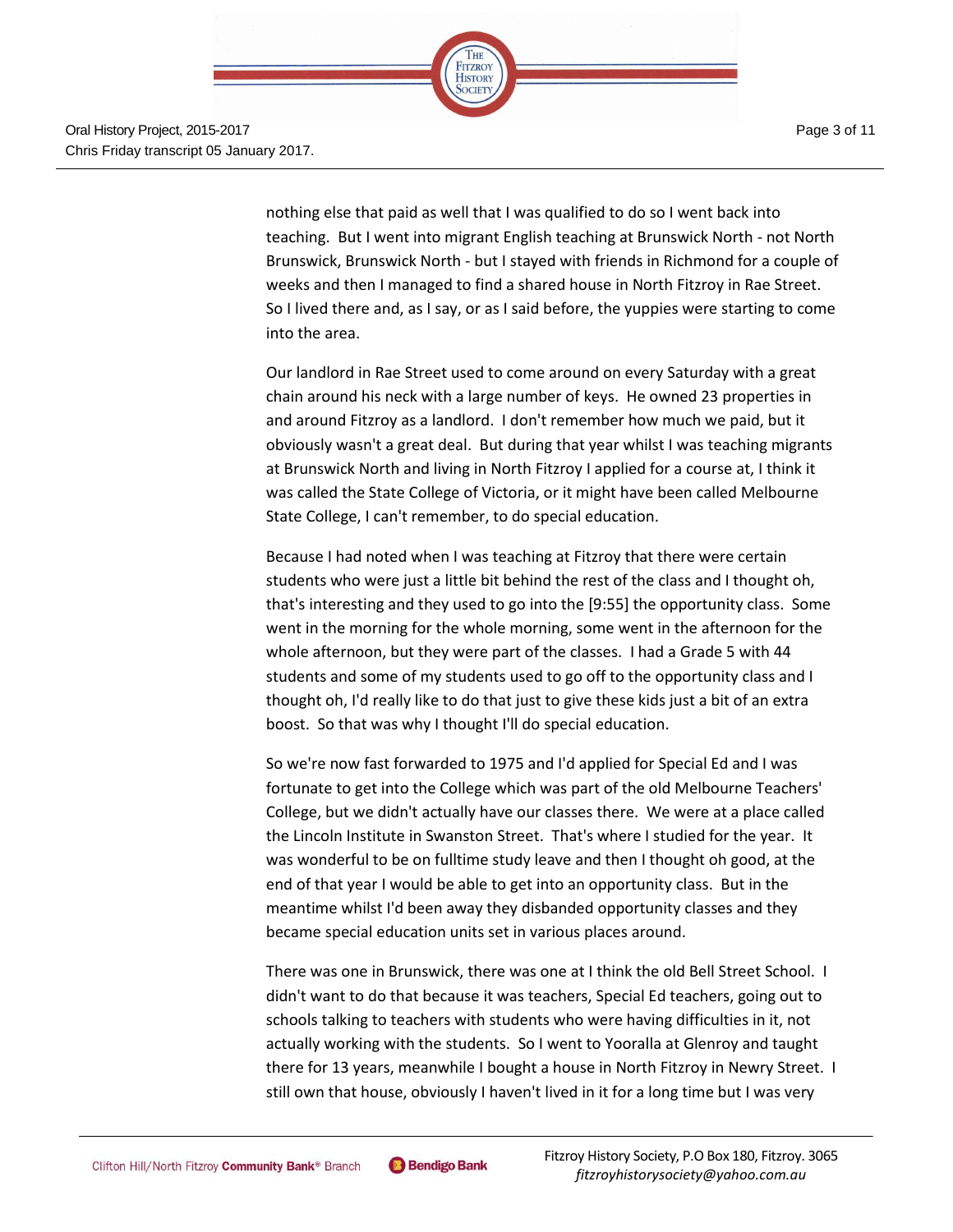

happy. A single fronted terrace house in Newry Street, it was a great place to be, it was convenient, it was a nice wide street and life was looking good.

Okay so I was living in Newry Street for five years. One of those years I went overseas, I had a year's leave without pay and went off tripping around the world and came back in 1980. Friends kept saying to me you need a bigger house, you need a bigger house. I didn't think I did, but however I looked around and I found another house in Clifton Hill this time, I didn't change post codes, I just changed suburbs. [13:09]

But I still kept the house in North Fitzroy because the person I'd been sharing it with decided that he would like to stay there, so I was able to manage to do that. So I lived in Clifton Hill but was still very much involved with the Fitzroy History Society even though I lived in the city of Collingwood in those days.

The History Society - and we must say history, not historical - I believe started in about 1982 and the inaugural meeting or gathering to form the Society was held in the Mayor's room at the Town Hall and I was at that meeting. I did not hold any positions whilst it was being formed, but was an interested member and attended whatever activities were happening during those years.

I then had a year on exchange in 1985 where I went to England, to Birmingham, working in a special school and then when I came back in 1986 I joined the Committee of the Fitzroy History Society. Apart from approximately three years' break when I moved up to southern New South Wales I was a committee member of the Society and only resigned in August 2016. I have not done a lot of research, I've just been interested, attended most walks and most talks and many other activities with the Society. For my last five years, I think it was, I was the Treasurer and our finances were in reasonable shape, and I'm sure they still are.

So the changes that I've seen in Fitzroy over the years since 1969, and North Fitzroy, have been vast. Many of the small manufacturing industries have gone, closed down or moved to other places, and many, many, many apartments have been built. Some built well and some will be the slums of the future, I'm sure. The people who live here have changed. As I said, when I first came to North Fitzroy there were many, many Italians and people from the area then known as Yugoslavia. The difference in Fitzroy was that there were many more Greek people than there were Italians and I noted that when I moved schools from North Fitzroy to Fitzroy. [16:24]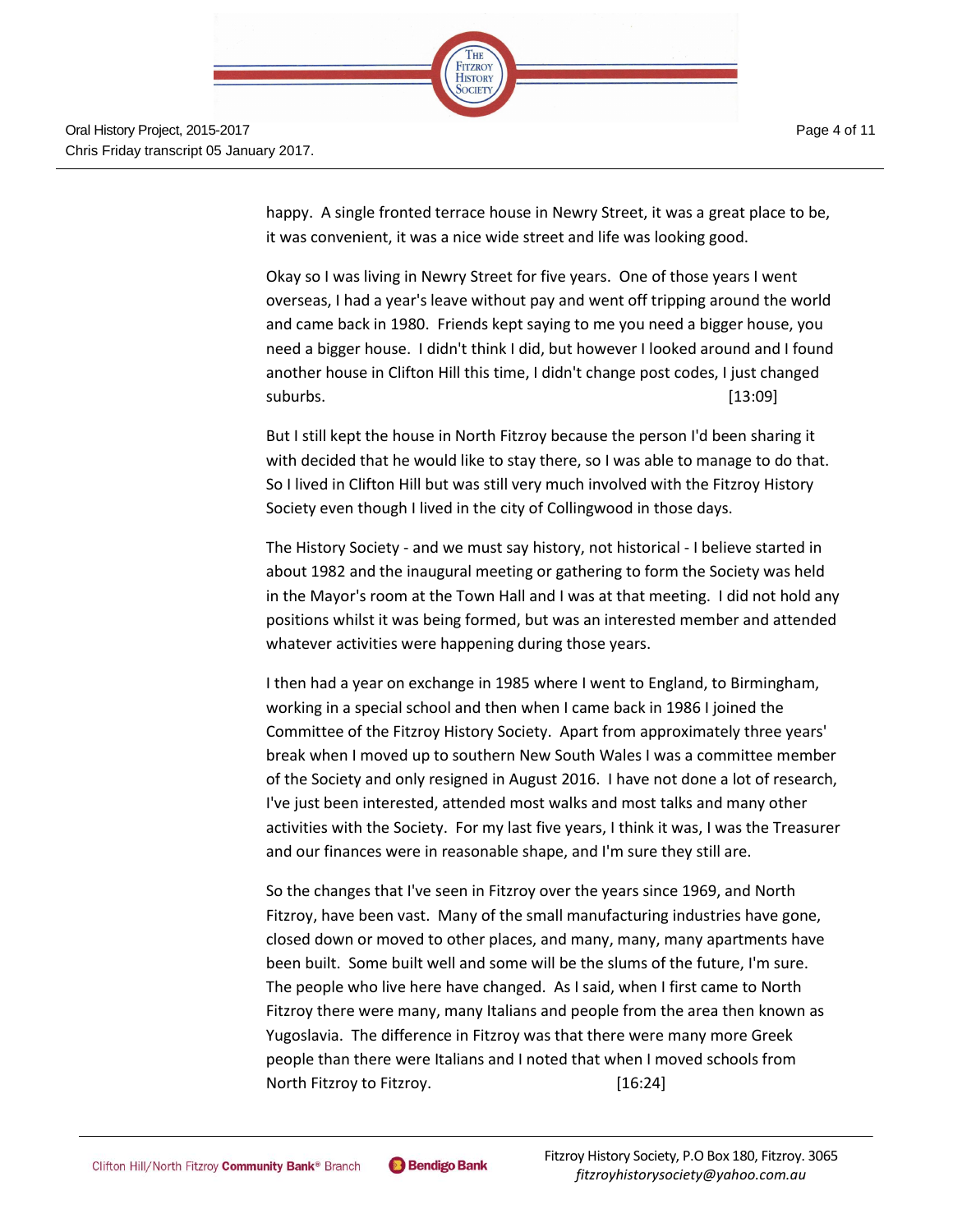

Page 5 of 11

Now, of course, we've got people from all over the world and a large influx of people from Africa which is a bit of a change. Of course travelling on the 86 tram as I do regularly I often think I'm the only Caucasian person on the tram. But it's nice to have all these different people as long as we can all get along well together and mix harmoniously. Because the people who've come have brought great cultural things from their homelands, such as food, now drink a lot more coffee than we used to.

In fact in Queens Parade, which is classed as Clifton Hill, but I think that the north side of Queens Parade is North Fitzroy, but …I've been told that it's not, their addresses are actually Clifton Hill.

But I sometimes wonder when walking along Queens Parade how all the coffee shops manage to make a go. I think there's almost every second shop is a coffee shop. I've never actually counted how many, I have my favourites of course and my favourite's actually closed at the moment. Cavallini, I knew it when it was Red Sage and then it became something else …[Rawlings], I think. Then it went back to Red Sage and for a long time it's now been Cavallini. Yes, the coffee shops do seem to attract a large clientele.

The other things that have changed along that shopping centre are when I first went there I think there were two butchers, two pharmacists, two antique shops, two chemists, a small supermarket that's still there. But now there's not quite the same variety of shops. A butcher, all the butcher's disappeared, but one butcher has come back about 18 months, two years ago. I've never been into it, I might add. [18:40]

There's only one chemist now, [Jock Worstell] was the chemist who'd been there for many, many years in the middle of the shopping centre, just a tiny little shop. I think that's now where the - oh, it's just changed recently, it's Indian people, Sri Lankan people, with a Turkish restaurant.

Yeah, I think that's where Jock Worstell was.

Chris Friday: Yes, yeah.

Facilitator 2: A fish shop. On Queens Parade.

Chris Friday: Where was the fish shop? Oh, I don't remember the fish shop. I'm not saying it wasn't there, but I don't remember it. Because interestingly, when I lived in Newry Street I shopped at [Piedmonte's] in the North Fitzroy Village, as they call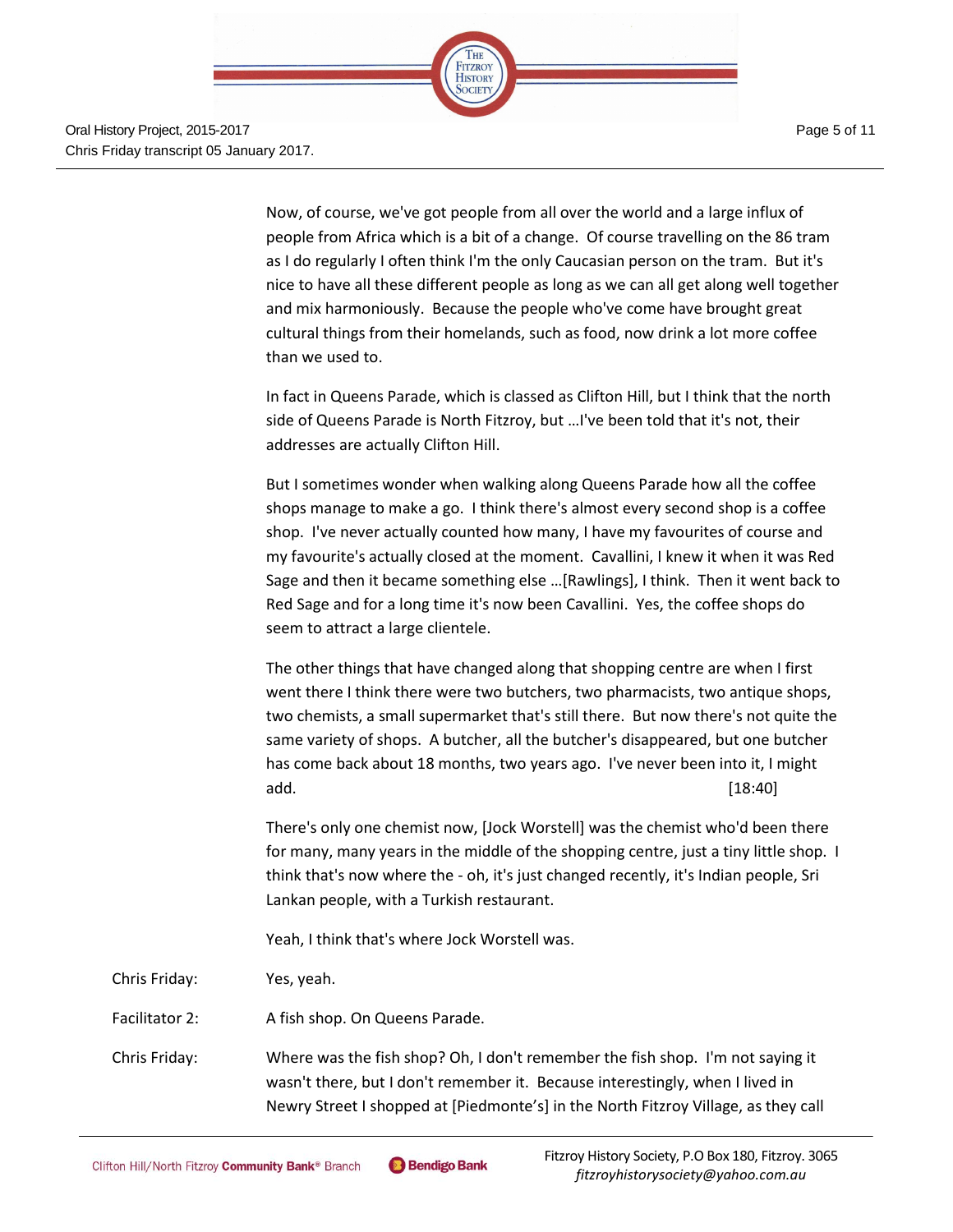

it. When I moved to Hodgkinson Street in Clifton Hill that's when I started shopping at the Clifton Hill Village, now North Fitzroy in mind. But, and that little North Fitzroy one where Piedmonte's is, that's had vast changes.

Because there were two supermarkets there. There was Piedmonte's which was much smaller than it is now, because on the corner where they now extend to there was Russo's Butchers and there was another shop between them and Piedmonte's. [20:14]

Opposite Piedmonte's where the Thai restaurant and the library were, that was another supermarket called [Penolo Brothers] and there weren't nearly as many cafés. I don't think there were any that I can recall. The Parkview pub on the corner was there and although you wouldn't do it these days every Friday at lunchtime when I was teaching at North Fitzroy most of the staff would go up to if you weren't on yard duty - would go up to the pub for a counter lunch and we'd have a couple of beers. But you, there's no way that you could do that now. But nobody minded, we still looked after the kids, we taught them well.

- Facilitator 1: It was Friday afternoon.
- Chris Friday: That's right, and we had lots of we had large classes. I can't remember how many I had in my portable classroom which was right in the corner on Best Street next to the shoe factory, that was my classroom.

Facilitator 1: Yeah, you mentioned 44 in the class, so yeah that's a lot.

Chris Friday: That was at Fitzroy, that was at Fitzroy, and that was the norm in those days, yeah. Especially in inner suburbia, yeah. The class in North Fitzroy, as I said, was mainly Italians, Yugoslavs and English, Anglo Saxons. At Fitzroy it was much more Greeks and a couple of Italians but more Anglo Saxons of the lower socioeconomic variety, yep. Because it was - Fitzroy was a lot poorer than North Fitzroy.

> Fitzroy was the narrow streets and the high rise apartments had come and you didn't have the large houses. There weren't the double fronted houses that abound in North Fitzroy. Streets are wider in North Fitzroy, so it had a much more suburban feel. Of course I remember Alexandra Parade when it was just a sleepy little road that went nowhere. I can remember once going along Alexandra Parade and under what was Hoddle Street, where you still go, but it was just like being out in the country.

> > [22:48]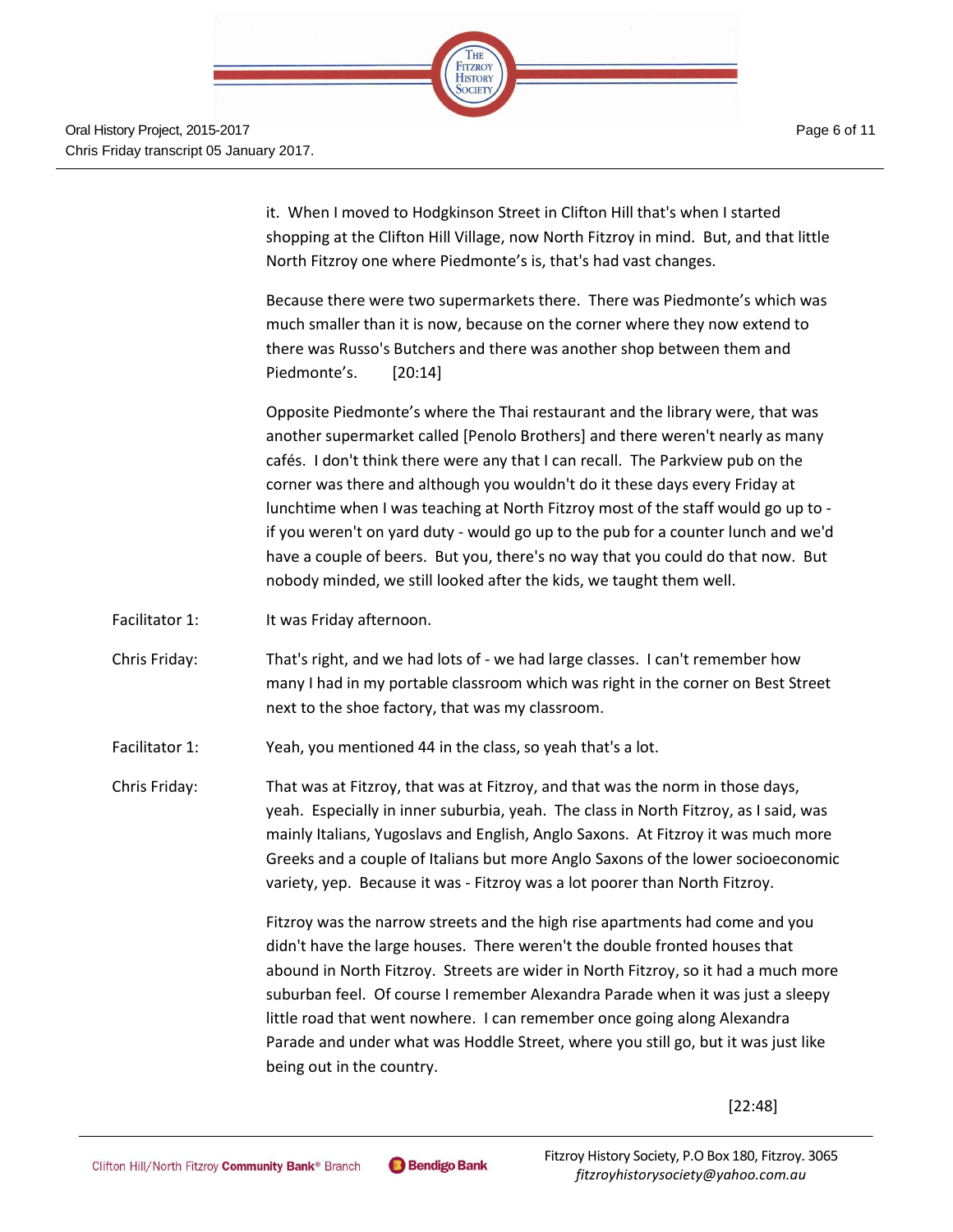

There was hardly any buildings, there were animals down there. I remember horses and a few cows and nobody ever went there. I have in my memory how green it was, it was probably in the springtime, and it was just beautiful, it was just like being in the country. I think since they started the freeway - and I know it's been there for a long time, but that Alexandra Parade is the busy end of it - that it really has sort of disjointed Fitzroy and North Fitzroy. They're sort of like two separate entities even though they were still the same council until 1992-'93 they were always different.

Even sometimes with the Fitzroy History Society it's been very pro Fitzroy and not so much North Fitzroy. That's changing and this year they're actually going to do quite a lot of research on North Fitzroy [stuff]. …Yeah, so, which is good. But yeah, I think the freeway, Alexandra Parade, made a big difference to the community of the City of Fitzroy.

When I was doing my special ed training at Melbourne State College, which wasn't at Lincoln Institute, it was opposite Lincoln Institute, I had a teaching round because we had teaching rounds during that year and I had one at Bell Street Special School in Bell Street, Fitzroy which is a very old building, mainly bluestone. Of course it's long since closed down and has now been apartments for many years. That was an interesting school, I can't remember exactly how old it is but there was two classrooms upstairs and two big rooms downstairs.

I don't remember a lot about it, but that was for students in the area who were intellectually disabled and they weren't students that were just failing, they were students that needed a lot of extra help. I think from memory that it was possibly the first special school, dedicated special school, in Victoria. [25:36]

There were schools at places like Janefield and Kew Cottages but I think most of the special schools in the '70s and '80s were built around that time rather than being earlier. But I can't remember the dates. That's in Bell Street which runs between Nicholson Street and Brunswick Street. The Fitzroy Girls' School was also in Bell Street, but then that became Exhibition High School and then it became an Education Department, I can't remember what it was called. I've been out of teaching for 20 years, I've forgotten all these things, it's 20 years since I cut the umbilical cord.

But Brunswick Street was very interesting. When I was teaching in North Fitzroy in 1969 and '70 Brunswick Street was totally different from what it is today. There were very few cars in the street. When I was driving from Richmond we used to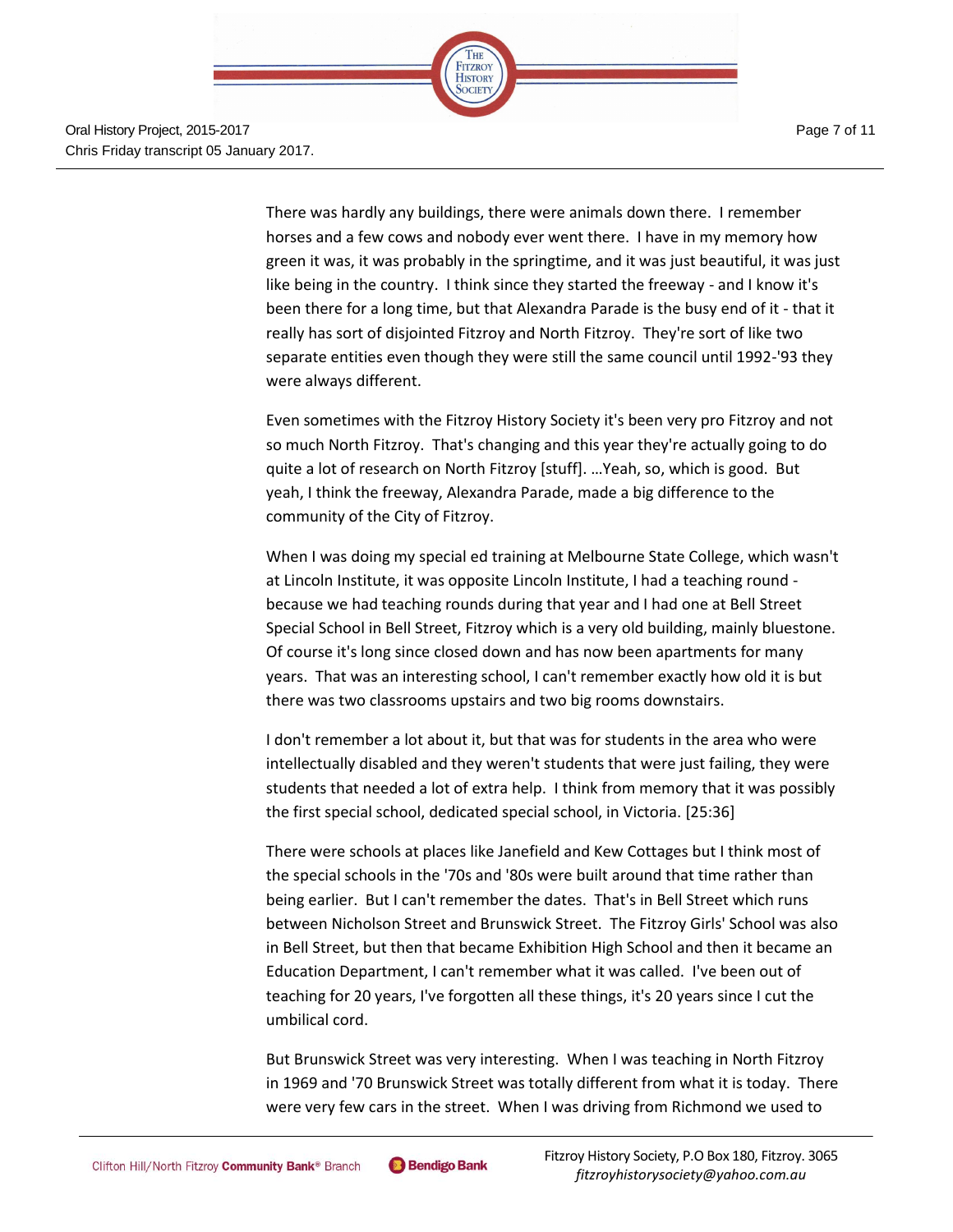

come down Hoddle Street - that was before it was widened - to get to the North Fitzroy School. But when I was living in North Melbourne in my first year I used to come across to Brunswick Street and drive down Brunswick Street and it was just devoid of traffic. There was hardly a car on the road.

There were no coffee shops, as we know them today, or restaurants. There were a few Italian style coffee places where mostly men went to. There weren't a lot of retail businesses from memory because there was quite a bit of manufacturing and light industrial premises in the Fitzroy area and along Brunswick Street. I mean I do remember when the foundry in - oh gosh, what street is it? It's north of Johnston Street and east of Brunswick Street. Anderson's and somebodies foundry - was there operating. I mean it's been apartments now for many years.

That's what's happened in that Fitzroy area more so than the North Fitzroy. There's just so many apartments in some of the old buildings that I remember were operating businesses, but not like they are today. I remember when in Victoria Street where the Universal Studios were, I remember when they started and I used to go to plays and events there and that was all fairly avant-garde and radical. I presume it was in the '70s. [29:02]

I once went to a place, a terrace house in Bell Street - this would've been in the, it was after I'd done special ed, it was when I was teaching - oh no, no sorry. It was before I had done special ed.

I went to a two storey terrace in Bell Street where the person who eventually started the Southern School of Natural Therapies was running a massage class in his home. I went along to this massage class with a friend - and it just shows how things have or have not changed - but there was a group of us attending this massage class and he decided - I think his name was [Ralph] but I can't really remember - he decided he would start with a tribal massage. The tribal massage meant everybody removing all of their clothes and…

Facilitator 1: Sounds very '70s.

Chris Friday: …massaging one person on the table.

My friend threw her hands up in horror and left and said, are you coming? I said oh no, I think I'll stay, and so she came back and collected me. Needless to say we're still friends, but that was, yes, that was the '70s. Things were very different in Fitzroy in those days from what they are now.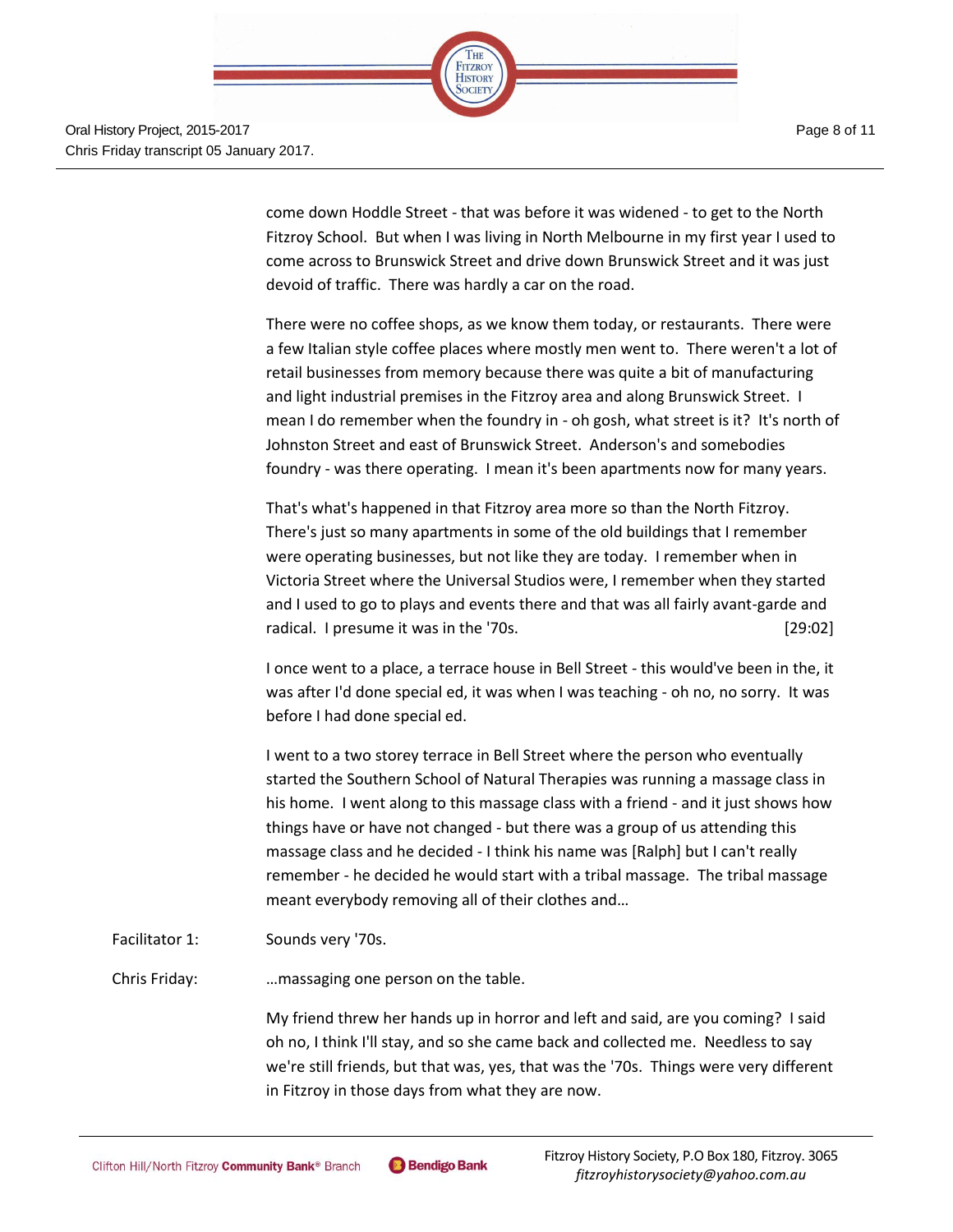

When I lived in Rae Street [North Fitzroy], I was renting in Rae Street, I had some friends - I had just come back from my trip, or one of my trips overseas, and had met some people. I'd travelled across through Asia, so this must've been about 1975, I think. As there were some friends who were living in Melbourne who had been on that trip, or I'd met them on the trip, they were two English women and there was an Australian man who lived in Sydney and he came down to visit.

I invited them over for dinner and suggested to them that we have pumpkin soup that had had some additions to it. They were in for it and somewhere I procured - I think my flatmates were able to procure the marijuana for me. What do you call marijuana when it's [31:55] cookable? It had another name. Oh, I can't remember. But anyway I got this drug and…

- Facilitator 1: Like hash cookies.
- Chris Friday: Yeah it might've been, it might've been hash I think rather than straight marijuana, it's already been processed. So I got this hash and popped it in the pot with the pumpkin soup and cooked the pumpkin soup and these other people knew that it was in there. We ate the pumpkin soup and I have never been so relaxed in my life. We did a lot of laughing and reminiscing on our trip and the others obviously got home safely. I think Vince might've been staying with me, I think the other women got home safely but it would've been very late or early in the morning. But it was a wonderful experience.

I have tried to replicate it once since then, it wasn't nearly as good and I wouldn't bother doing it any more. I'd just like to mention about the housing in North Fitzroy since my introduction all those years ago and how it's changed. I remember looking at a house in Rowe Street, a double fronted house in Rowe Street, Victorian villa. It's still there and I have been back inside it since and it's been renovated and all its character has gone. But when I was teaching at North Fitzroy I thought oh, it would be a good idea to buy a house.

So I started looking with these friends and I didn't have enough money because my salary was \$3000 per year and I thought oh, I'd ask dad if he'd help me. I said to dad, I'd like to buy a house in North Fitzroy, and he said oh, you don't know what you're going to do with your life dear, that's not a good idea. So away went the house buying idea. But this particular house that I was interested in that I went and had a look at in Rowe Street was \$8000. Now that same house, although money has been spent on it, I would imagine would be well over \$3 million judging by prices. [34:30]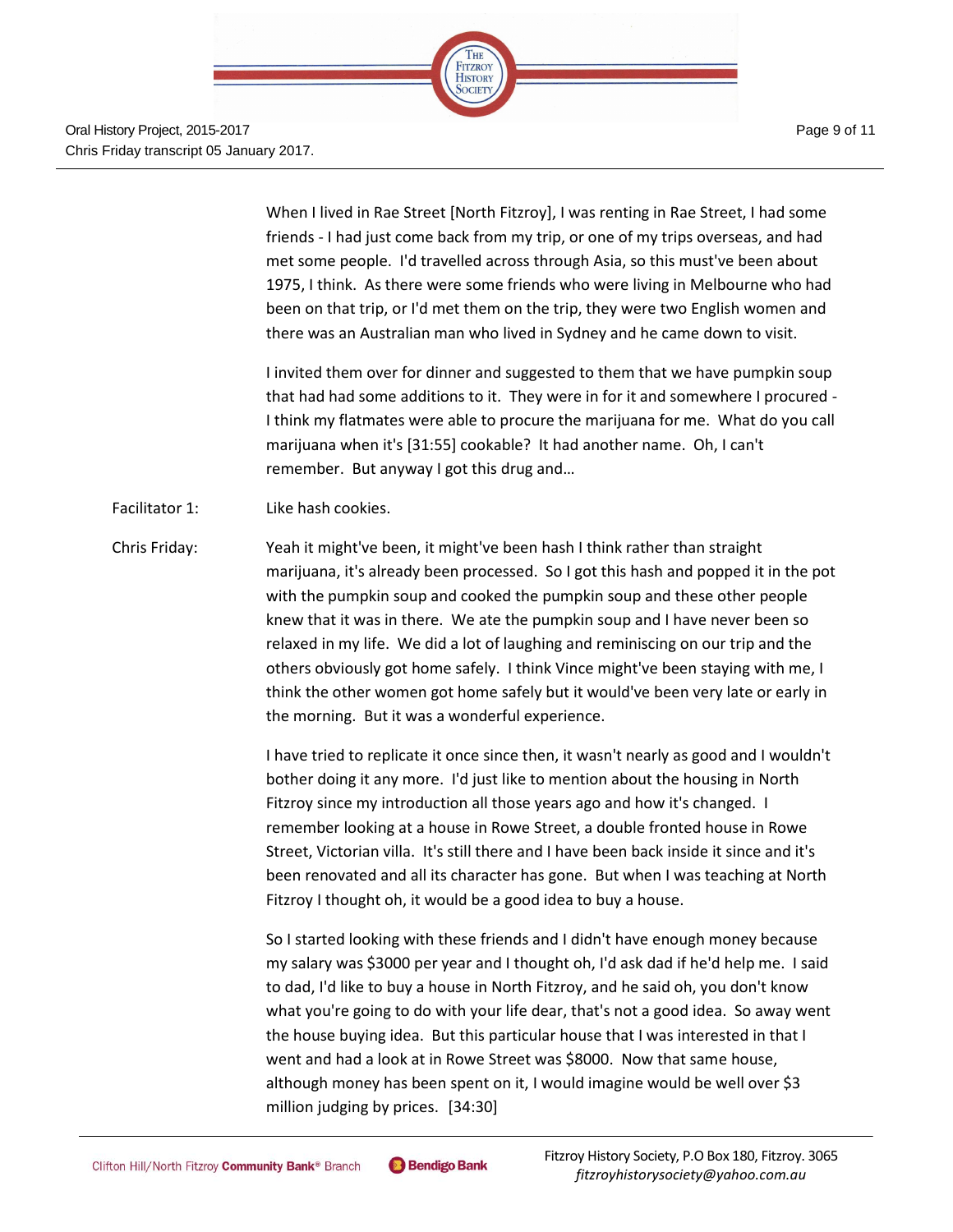

Oral History Project, 2015-2017 Chris Friday transcript 05 January 2017. Page 10 of 11

Yeah, judging by prices in the area. I also would mention the house that I did buy when I came back from overseas, so this is in 1975 I bought this house. This isn't where the pumpkin soup party was, that was when I was renting in Rae Street and it was 1974. But in 1975 I started looking for a house and I moved into it in Newry Street at the end of 1975. I paid \$34,000 for that house and I had missed the boat because a friend of mine had bought a house, he bought two houses on the one title in Ivan Street and he paid \$11,000 for the two houses about three years before. So I missed the boat at \$34,000 but I think it's probably worth a little more than that now.

But housing has changed in North Fitzroy. During the '60s, really before I got there, a lot of old houses were knocked down and blocks of apartments were built and most of them are still there. They were very solidly built, not like the new ones these days are being built. But there are places in North Fitzroy where there's been warehouses or manufacturing businesses where new apartments have been built.

I have to say in Reid Street there's the most ugly blocks, and huge blocks, of apartments very close to those three bluestone cottages that have that have been there since North Fitzroy was annexed to the municipality of Fitzroy.

So not all changes have been good and what I find happening more often these days if you'll have a very nice Edwardian or Victorian double fronted house and the owners decide that they wish to build an extension at the back to modernise them. Yarra Council seems to be very keen on people putting something very modern at the back rather than in keeping with the era of the house. Not to recreate what's been there but just to build things that are in keeping… [37:12]

Sympathetic to the Edwardian and Victorian designs. House prices, as I've mentioned, have really just risen in North Fitzroy, it's a very popular area. I guess partly because of its wide streets, the large houses, the high school has reopened, there's a Catholic primary school not far away, there's Clifton Hill and North Fitzroy Primary Schools.

Facilitator 1: Mm, Gold Street Primary has a really [good reputation] too...

Chris Friday: Mm, it does. So we find that the population has changed. It's still fairly Anglo Saxon, there's still some of the old Italians living close by, but most of them have either moved on upstairs, downstairs or out to the outer suburbs. So now there's - it's very much a yuppie territory. A lot of people who may have lived in the area